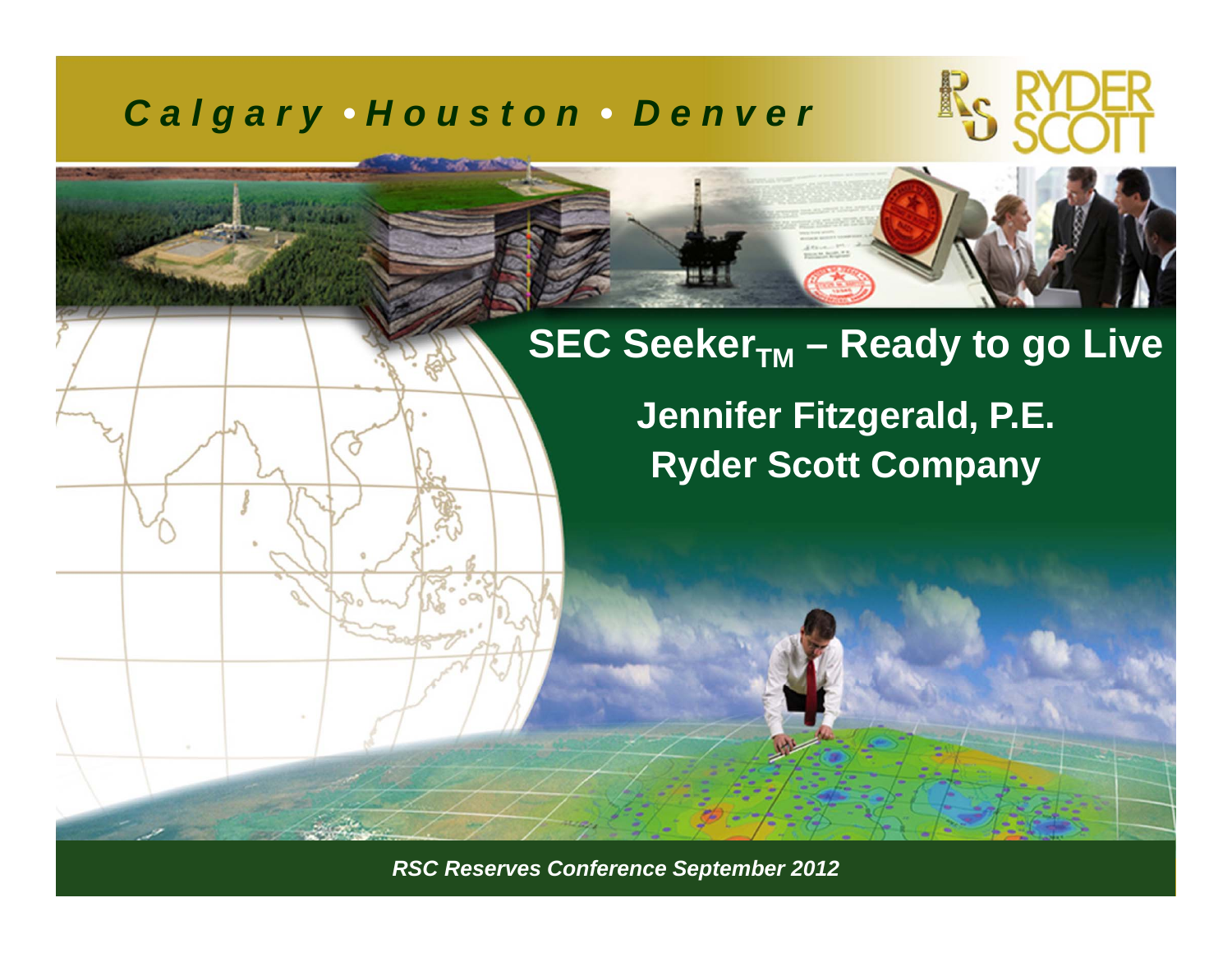

*RSC Reserves Conference September 2012 ©Ryder Scott Company, L.P.*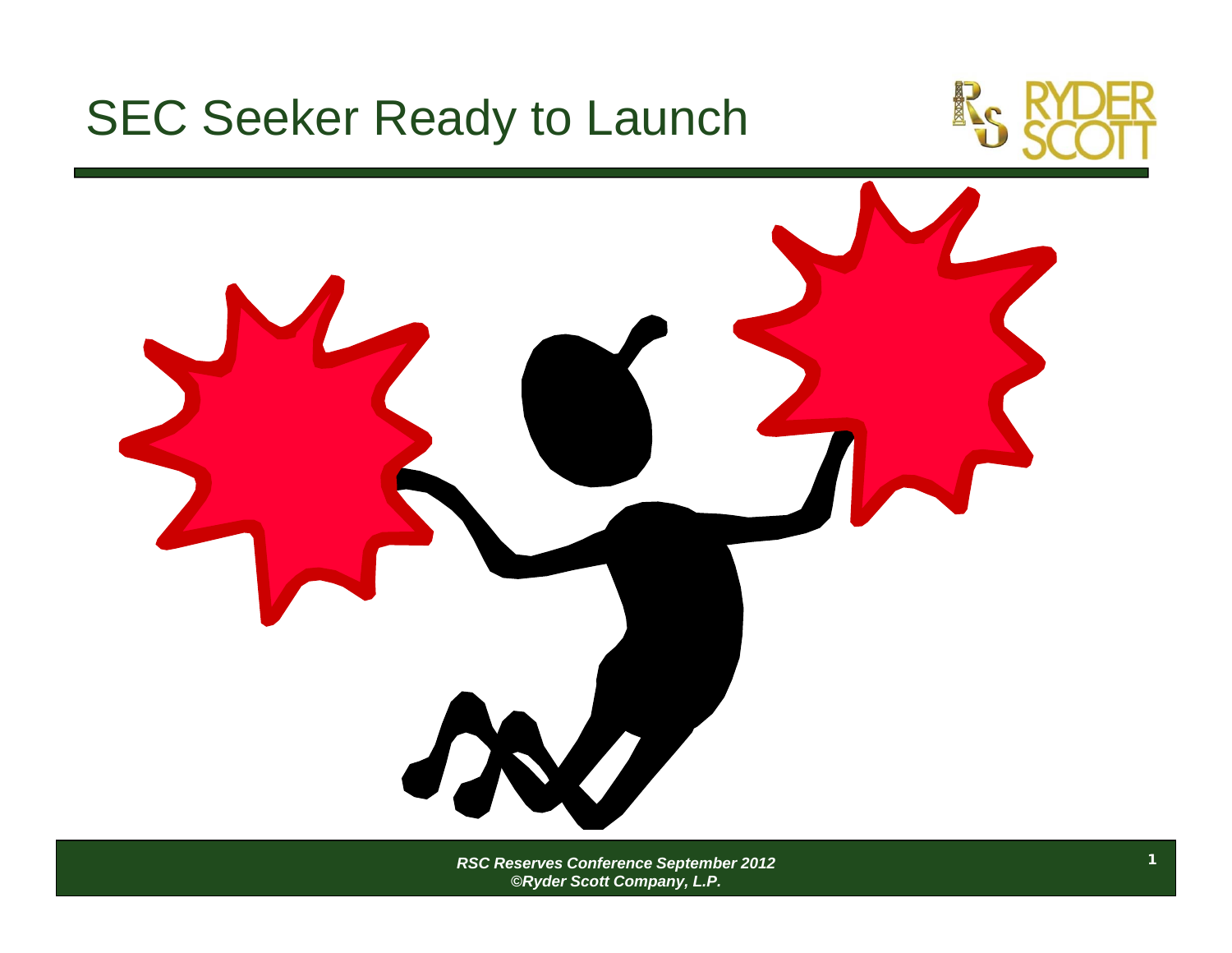

To provide the ability to search certain publicly available documents

- $\mathcal{L}_{\mathcal{A}}$ Filed by Oil & Gas Companies
- Within the U.S. Securities and Exchange Commission's EDGAR database
- Filings as of or after December 31, 2009
- Public release scheduled for September 14th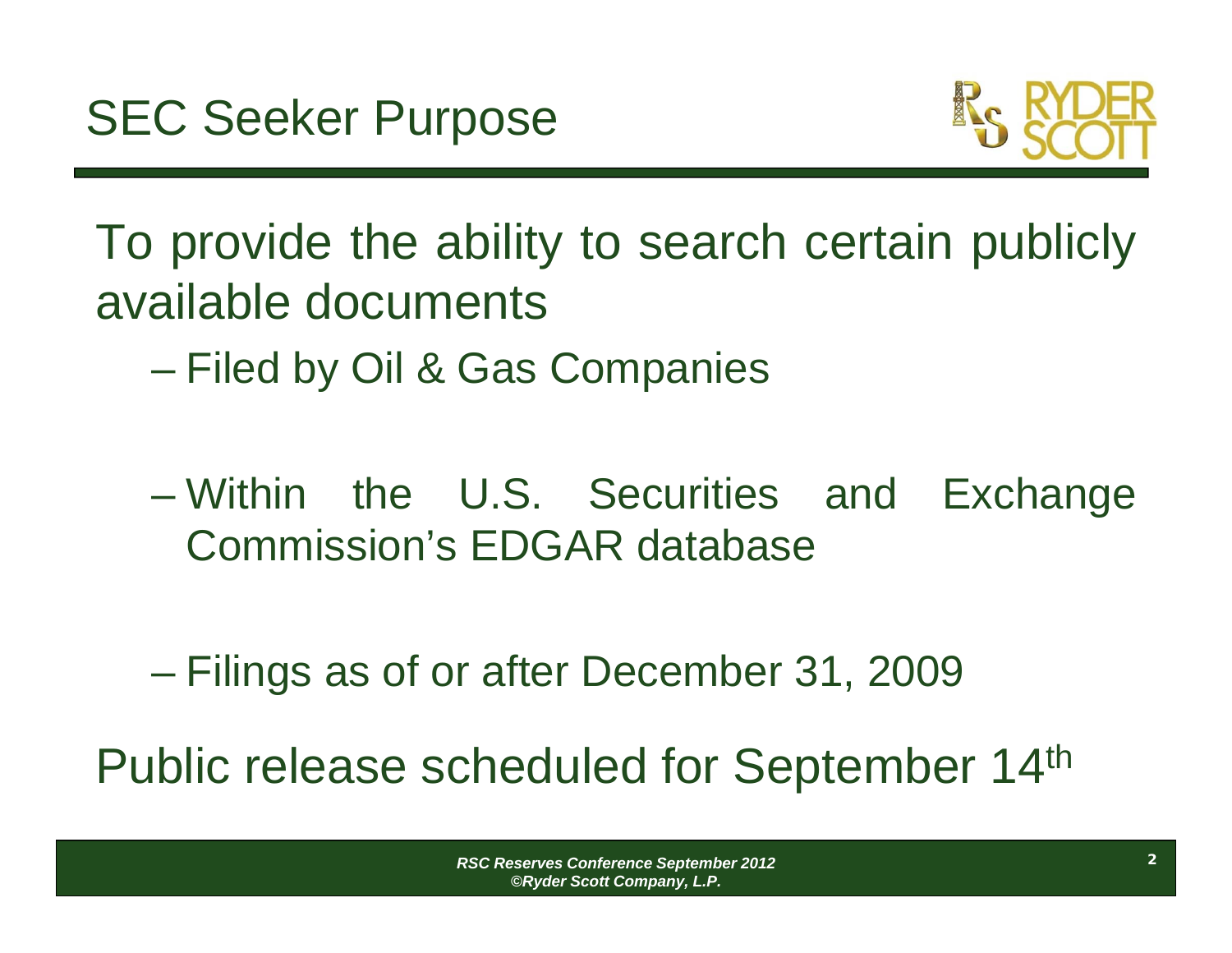

- Quickly and efficiently view and retrieve multiple records
- Customizable searches
	- Filter several relevant criteria at one time
	- Advanced Text Search
- Long-term Functionality
	- Saved Searches may be retrieved at later date
	- Evergreen database with new documents available for search regularly added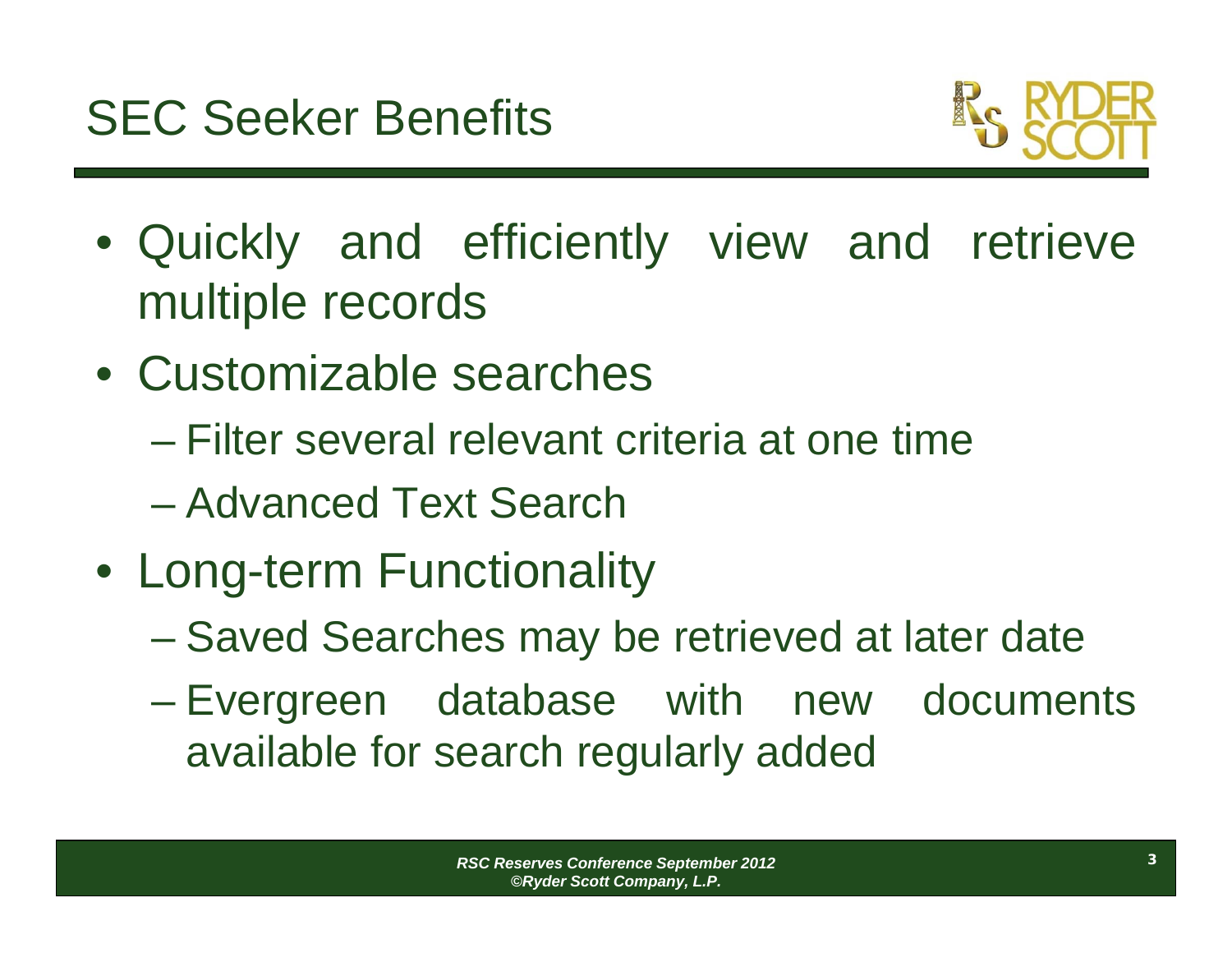

- 10-K Filers included represent Oil & Gas Journal's 2009 Top 137 Domestic Oil & Gas **Companies**
- 20-F Filers included represent Oil & Gas Journal's 2009 Top 15 International Oil & Gas Companies
- SEC Seeker will be expanded to included additional Oil & Gas Companies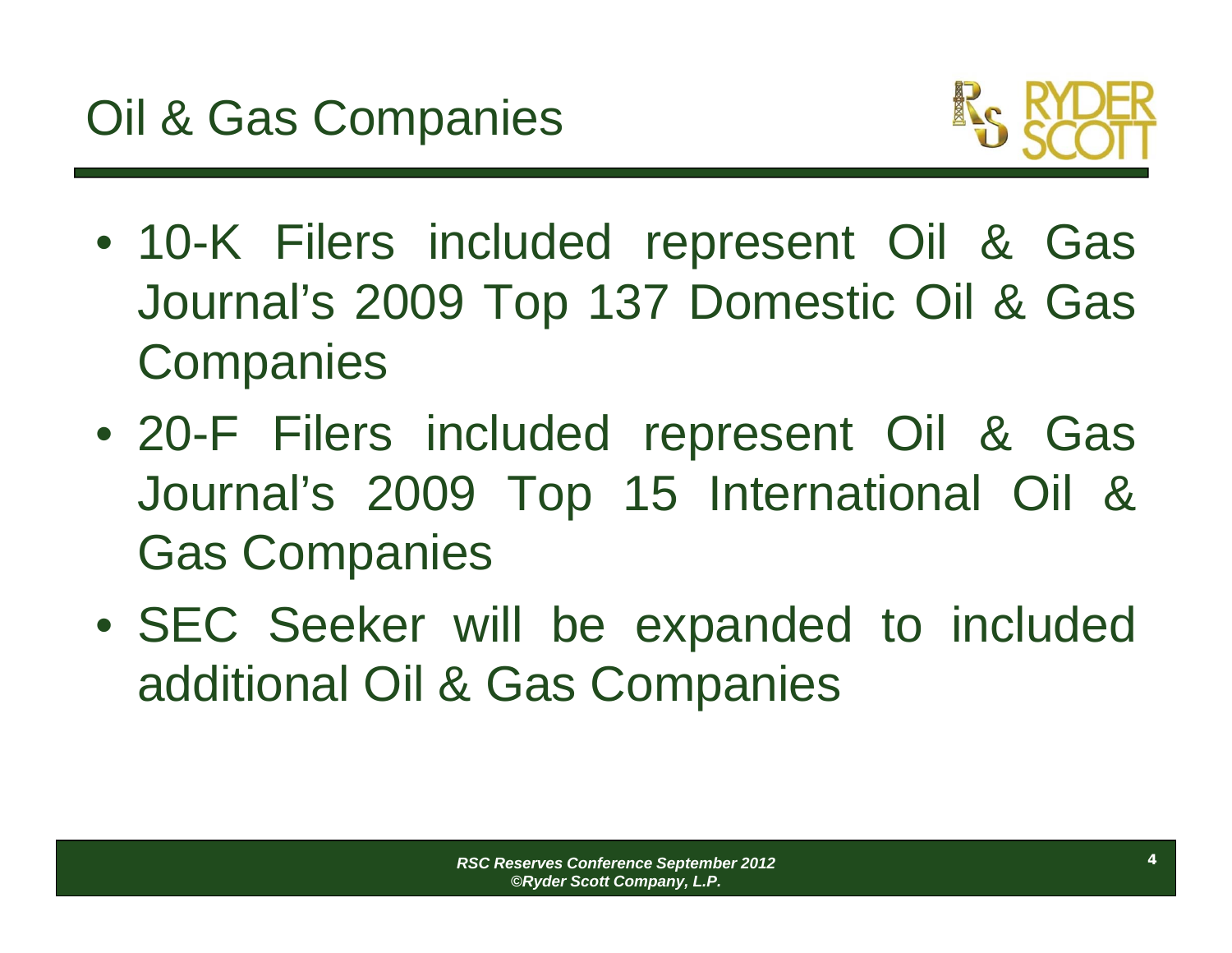

#### • Filing Year

- Year associated with as of date for <sup>a</sup> particular document filed with SEC
- Filing Period
	- Month & Day (MM/DD) associated with as of date for <sup>a</sup> particular document filed with SEC
	- Calendar year-end or Fiscal year-end
- Filing Date
	- Actual date document was filed with SEC
	- Date Comment Letter written, not necessarily posted to EDGAR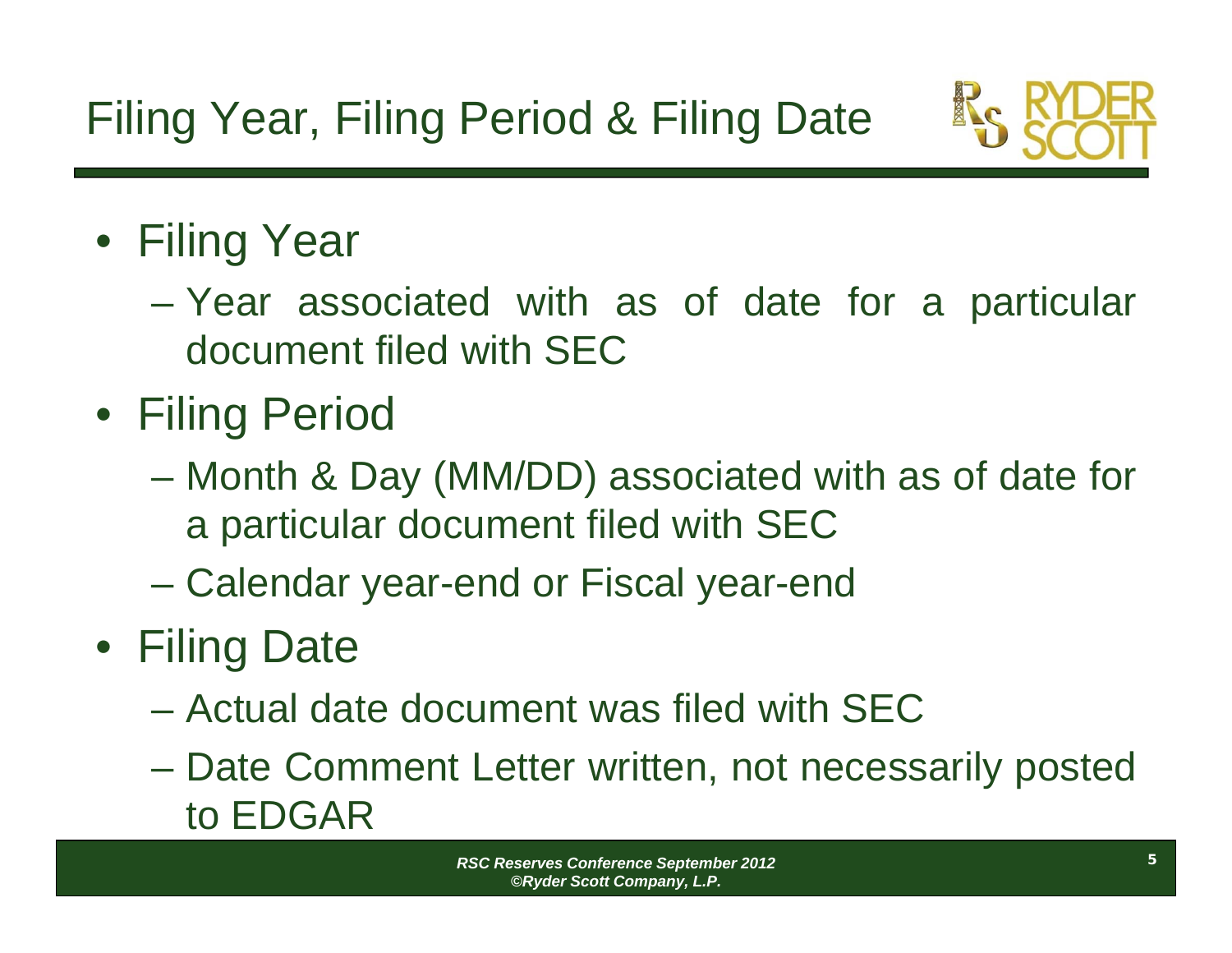

- 2009: Annual Filings, Amended Filings, and Comment Letters
- 2010: Annual Filings, Amended Filings, and Comment Letters
- 2011: Annual Filings and if available Amended Filings and Comment Letters
- 2012: If available Annual Filings, Amended Filings, and Comment Letters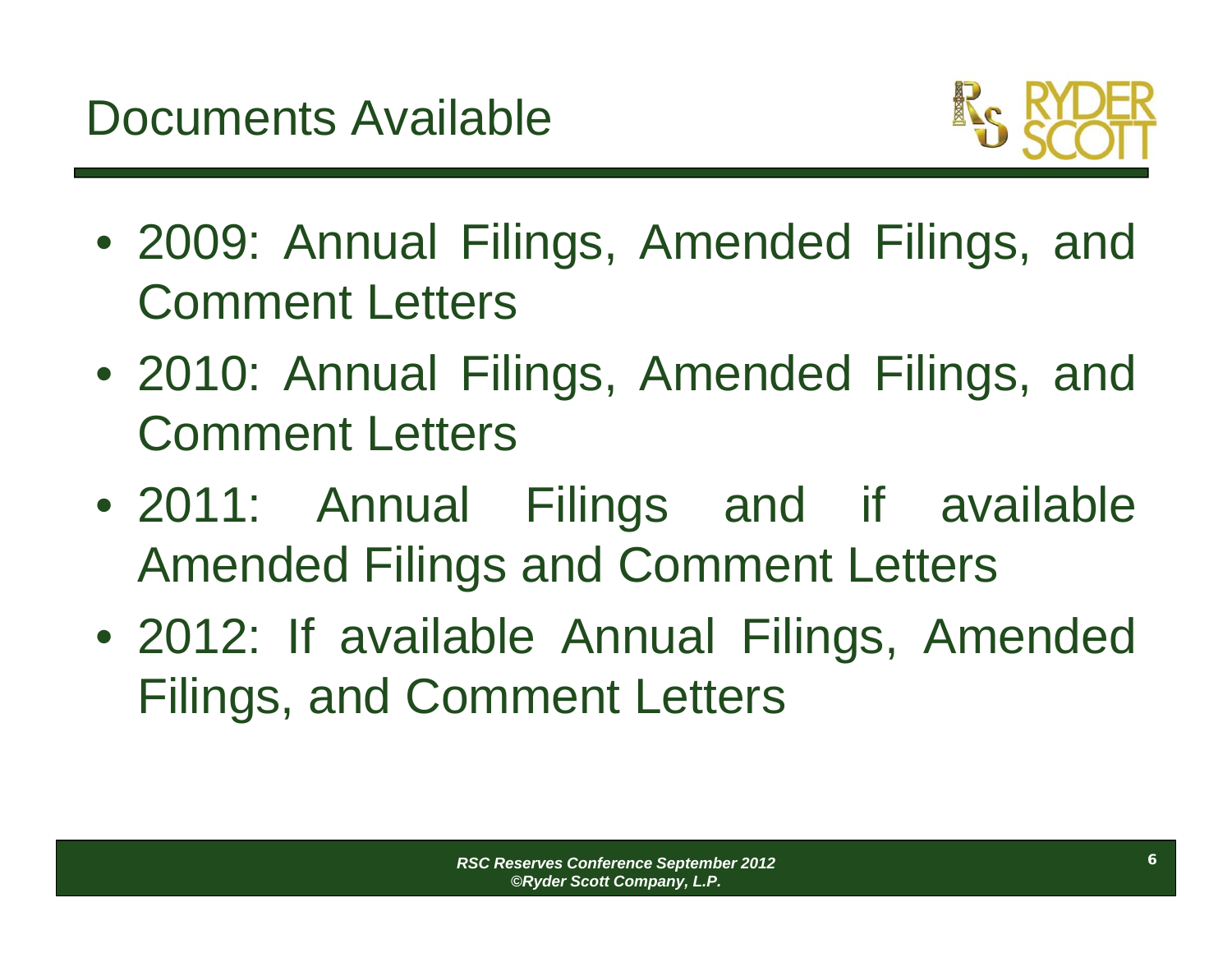## Document Types – Annual Filings



• 10-K

- $\mathcal{L}_{\mathcal{A}}$ Annual filing for Domestic O&G Company
- 10-Ka
	- $\mathcal{L}_{\mathcal{A}}$ Amended annual filing for Domestic O&G Company
- 20-F
	- $\mathcal{L}_{\mathcal{A}}$ Annual filing for International O&G Company
- 20-Fa
	- $\mathcal{L}_{\mathcal{A}}$ Amended annual filing for International O&G Company
- 40-F
	- $\mathcal{L}_{\mathcal{A}}$ Annual filing for Canadian O&G Company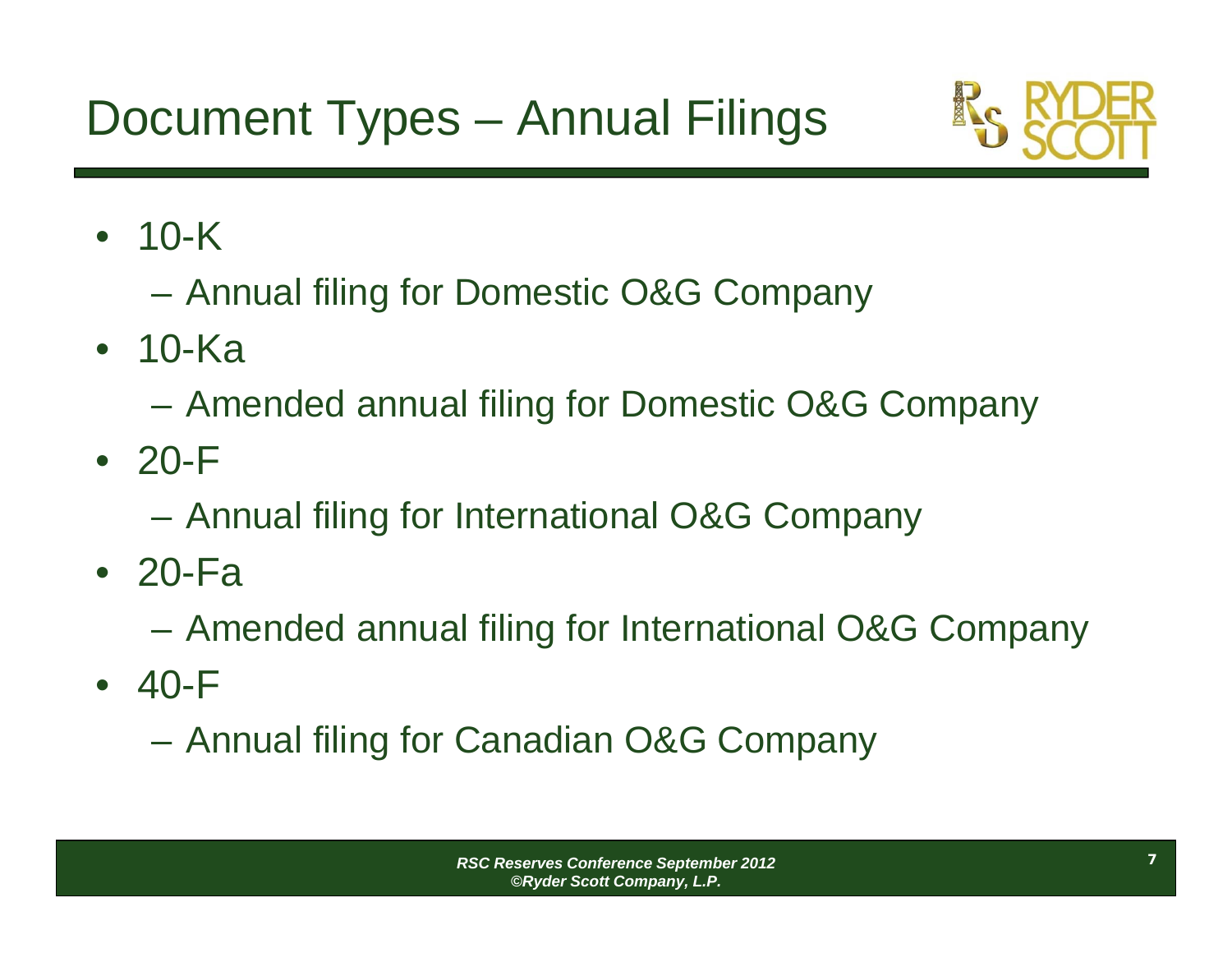

- SEC Seeker includes Comment Letters that reference 10-K, 20-F and 40-F annual filings
- Comment Letter Upload
	- Questions from SEC to O&G Company
- Comment Letter Corresp
	- Correspondence from O&G Company to SEC in response to Comment Letter Upload
- Comment Letters are not available until issue has been closed by SEC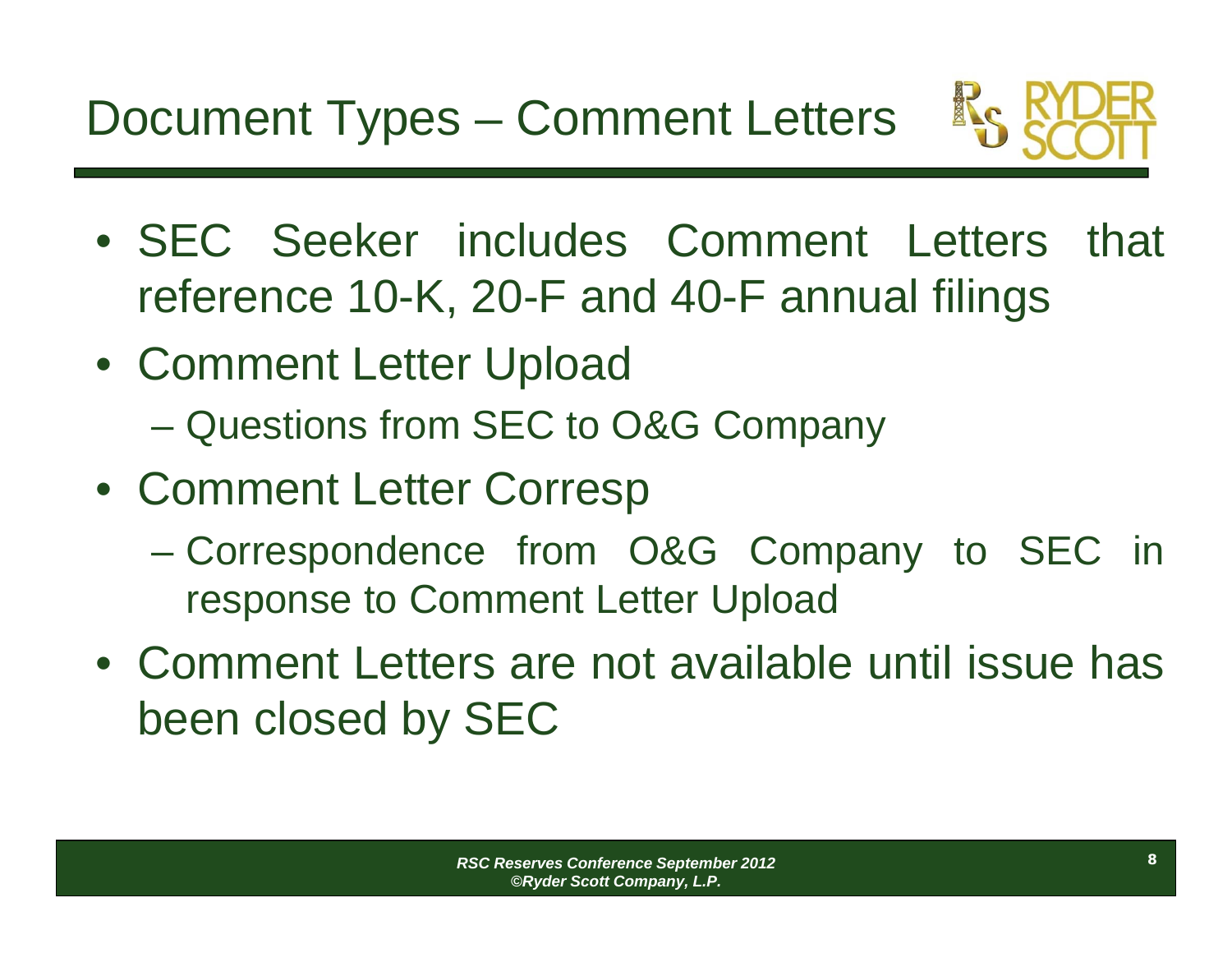Document Types – Not Available



- Quarterly Filings
- $\bullet$ Registration Statements
- Miscellaneous documents filed with SEC
- All documents filed before December 31, 2009
- Press Releases, Annual Reports, and Investor **Presentations**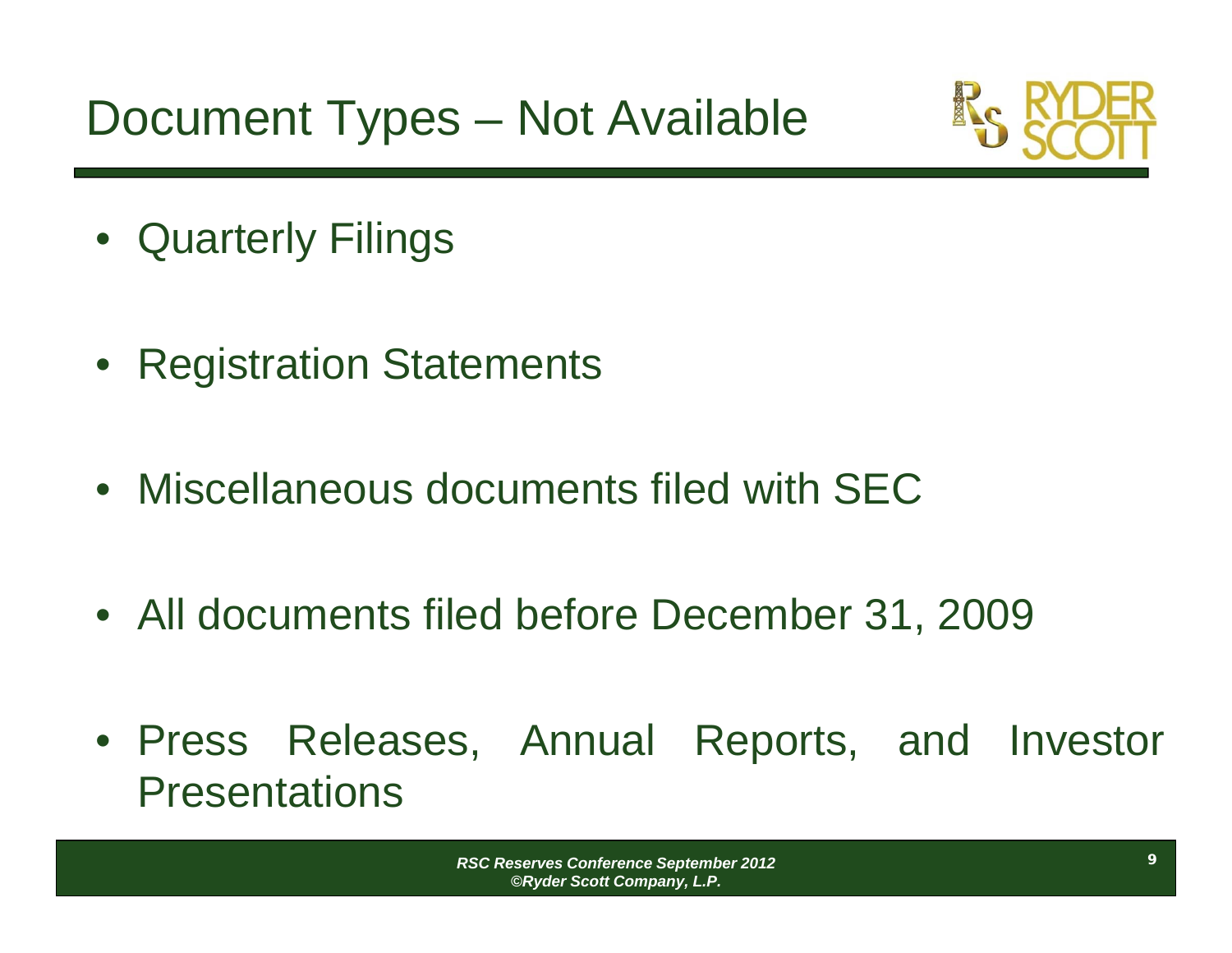

# How do I get started?

*RSC Reserves Conference September 2012 ©Ryder Scott Company, L.P.*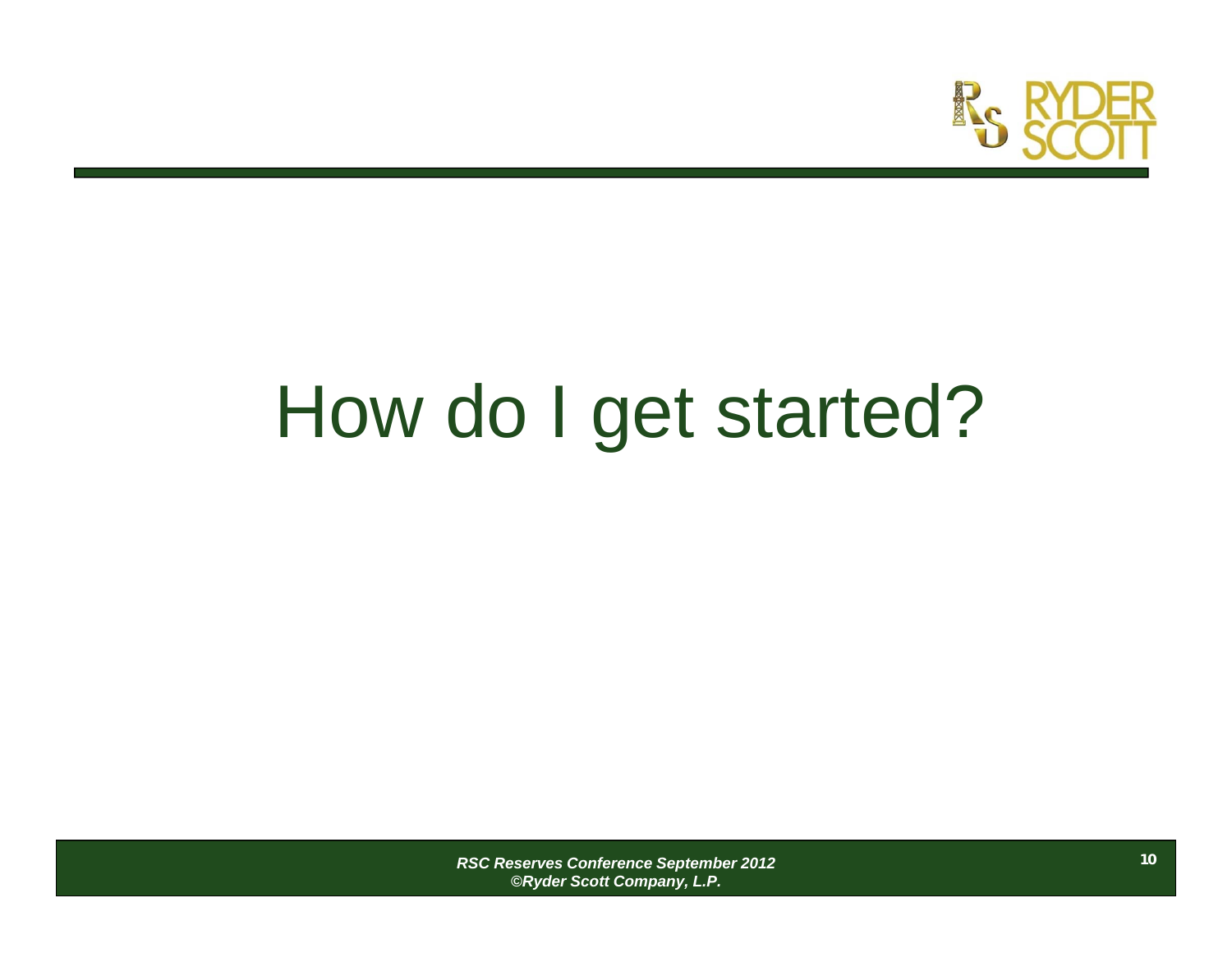#### Welcome to SEC Seeker



## https://seeker.ryderscott.com



*RSC Reserves Conference September 2012 ©Ryder Scott Company, L.P.*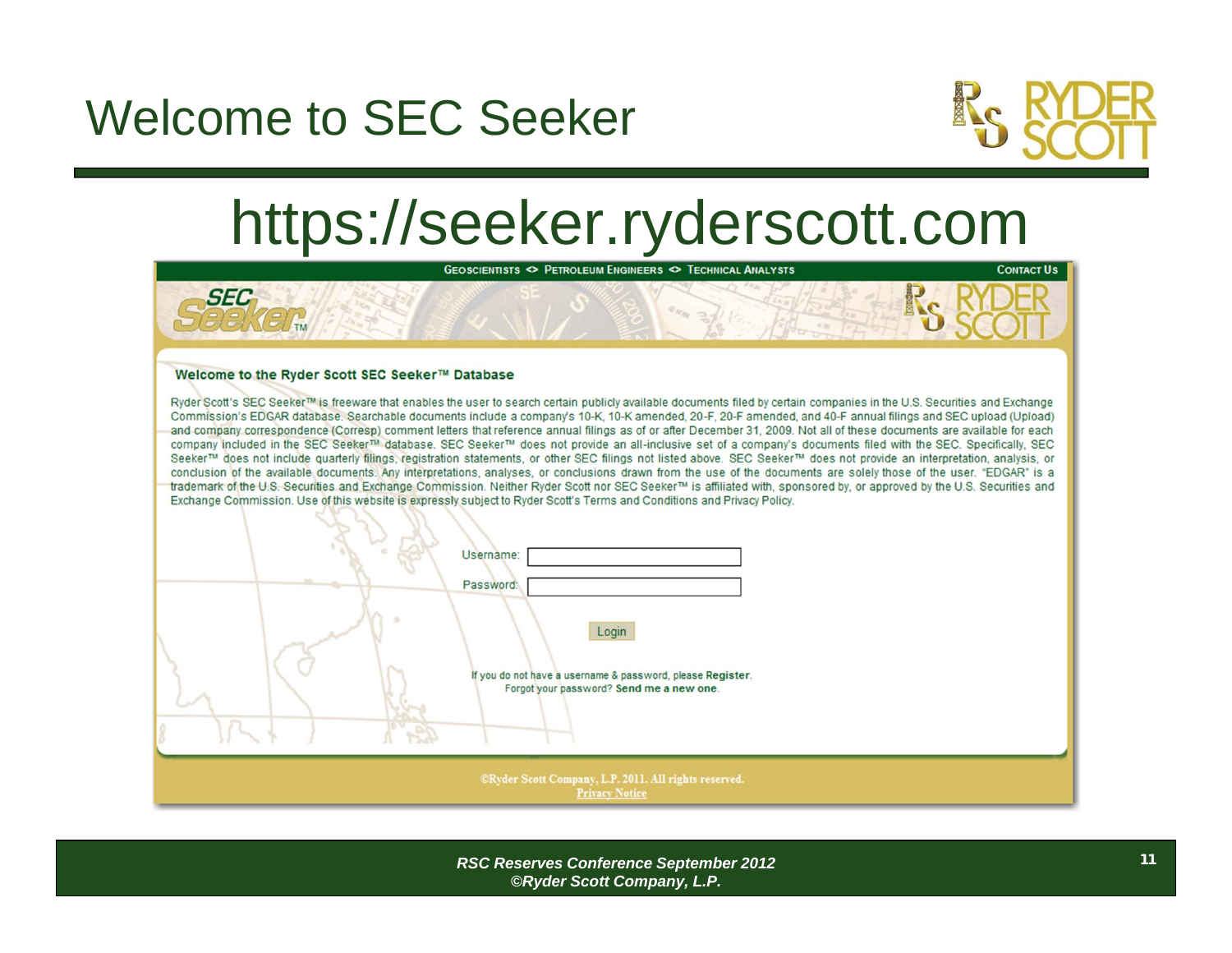## SEC Seeker – Getting Started



| <b>GEOSCIENTISTS CO PETROLEUM ENGINEERS CO TECHNICAL ANALYSTS</b><br><b>SEC</b><br><b>Register for Ryder Scott Docs</b>                                                                                                                                                                                                                                                                                                                                                                                                                                                                                                                                    | <b>CONTACT US</b>                                                                                                                                                                                                                                                                                    |
|------------------------------------------------------------------------------------------------------------------------------------------------------------------------------------------------------------------------------------------------------------------------------------------------------------------------------------------------------------------------------------------------------------------------------------------------------------------------------------------------------------------------------------------------------------------------------------------------------------------------------------------------------------|------------------------------------------------------------------------------------------------------------------------------------------------------------------------------------------------------------------------------------------------------------------------------------------------------|
| Fill out your information and a Site Administrator will review your registration and contact you.<br><b>Email (Username):</b><br><b>First Name:</b><br><b>Last Name:</b><br>Company:<br><b>Address:</b><br>Address2:<br>City:<br><b>State/Province:</b><br><b>Postal Code:</b><br>Phone:<br><b>Country:</b><br><b>UNITED STATES</b><br>$\overline{\phantom{a}}$<br>Password:<br>(6-15 letters/numbers)<br>Word<br><b>Confirm Password:</b><br>I've read & accepted the Terms & Conditions<br>Please type the Verification Code you see:<br><b>OJSOUXA</b><br>(Having Trouble? Get a New Verification Code)<br><b>Required Fields</b><br>Register<br>Cancel | <b>Submit Registration Form</b><br>$\bullet$<br><b>Administrator Approves Form</b><br>$\bullet$<br>User will receive Validation E-mail<br>$\bullet$<br>First time, click validation link<br>$\overline{\phantom{0}}$<br>Thereafter, login with E-mail<br>and<br>$\overline{\phantom{0}}$<br>password |
| @2011 Ryder Scott Co. LP. All rights reserved.<br><b>Legal Notice</b>                                                                                                                                                                                                                                                                                                                                                                                                                                                                                                                                                                                      |                                                                                                                                                                                                                                                                                                      |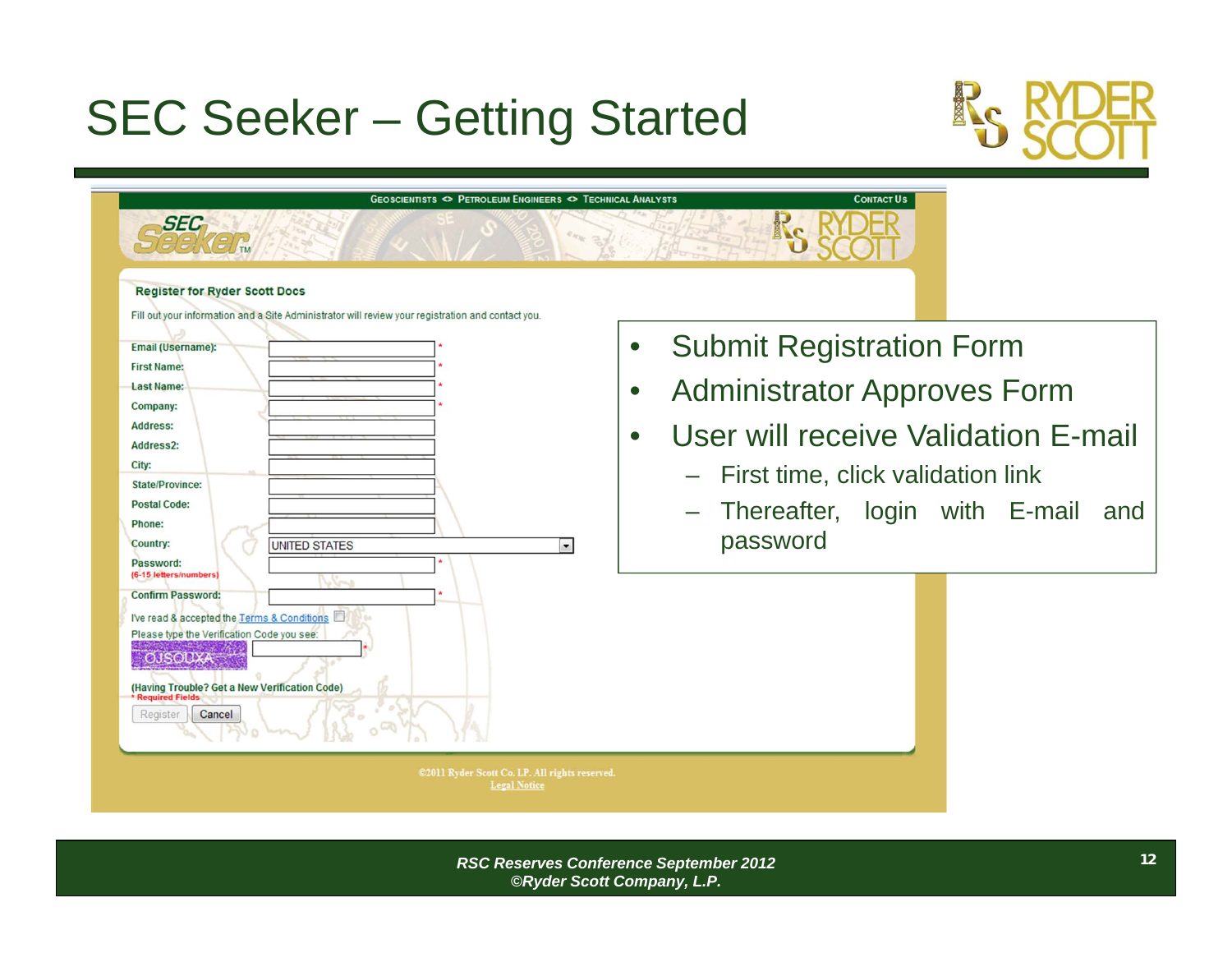

For detailed reference material to help navigate within SEC Seeker, please refer to posted presentation using the Help link